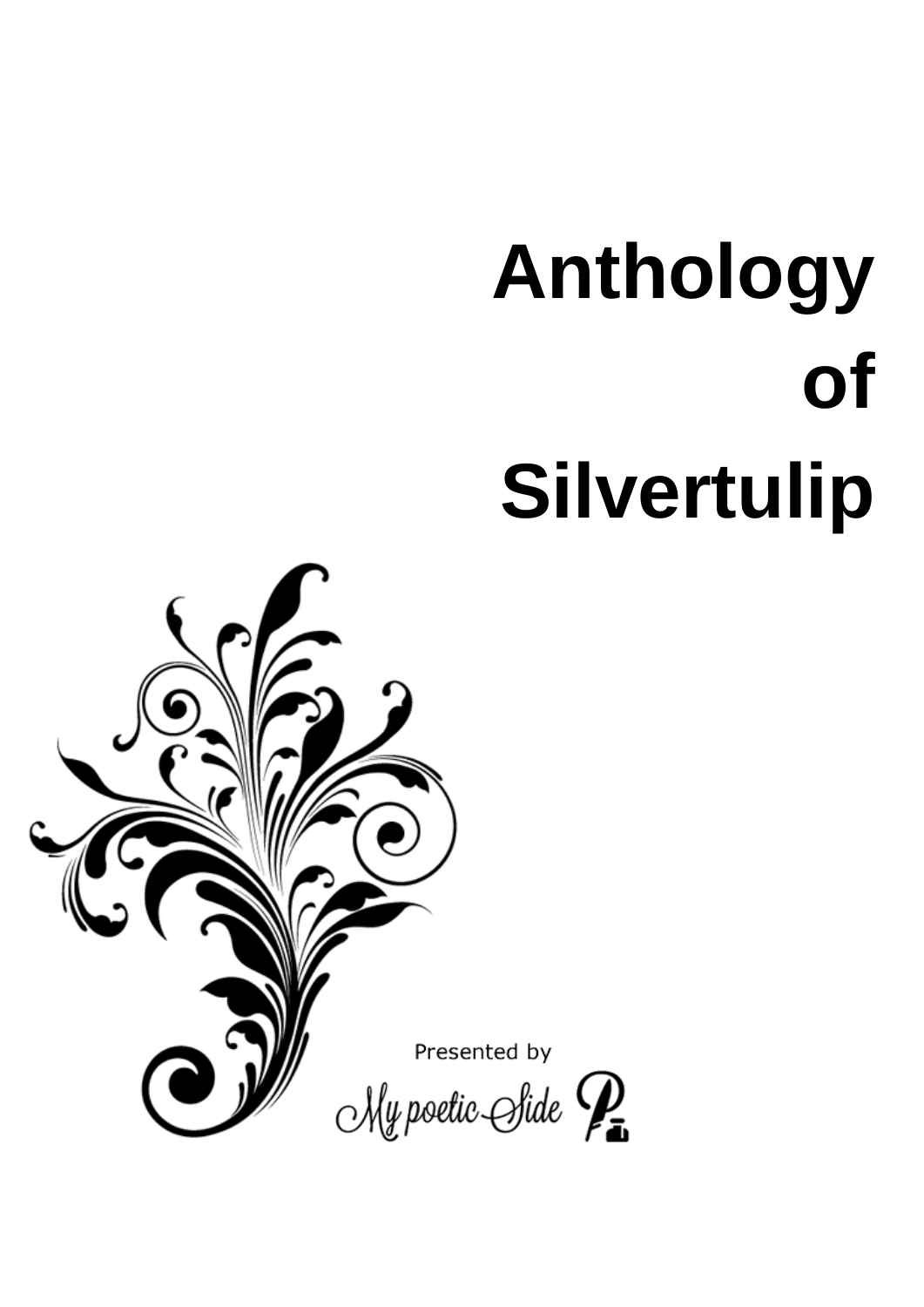## **summary**

| The color Blue     |
|--------------------|
| 4 friend\\\\\\\\'s |
| Spring poem        |
| Radiant            |
| <b>Shadows</b>     |
| Twin               |
| Phoenix            |
| Inspired           |
| Fallen             |

Snowy weather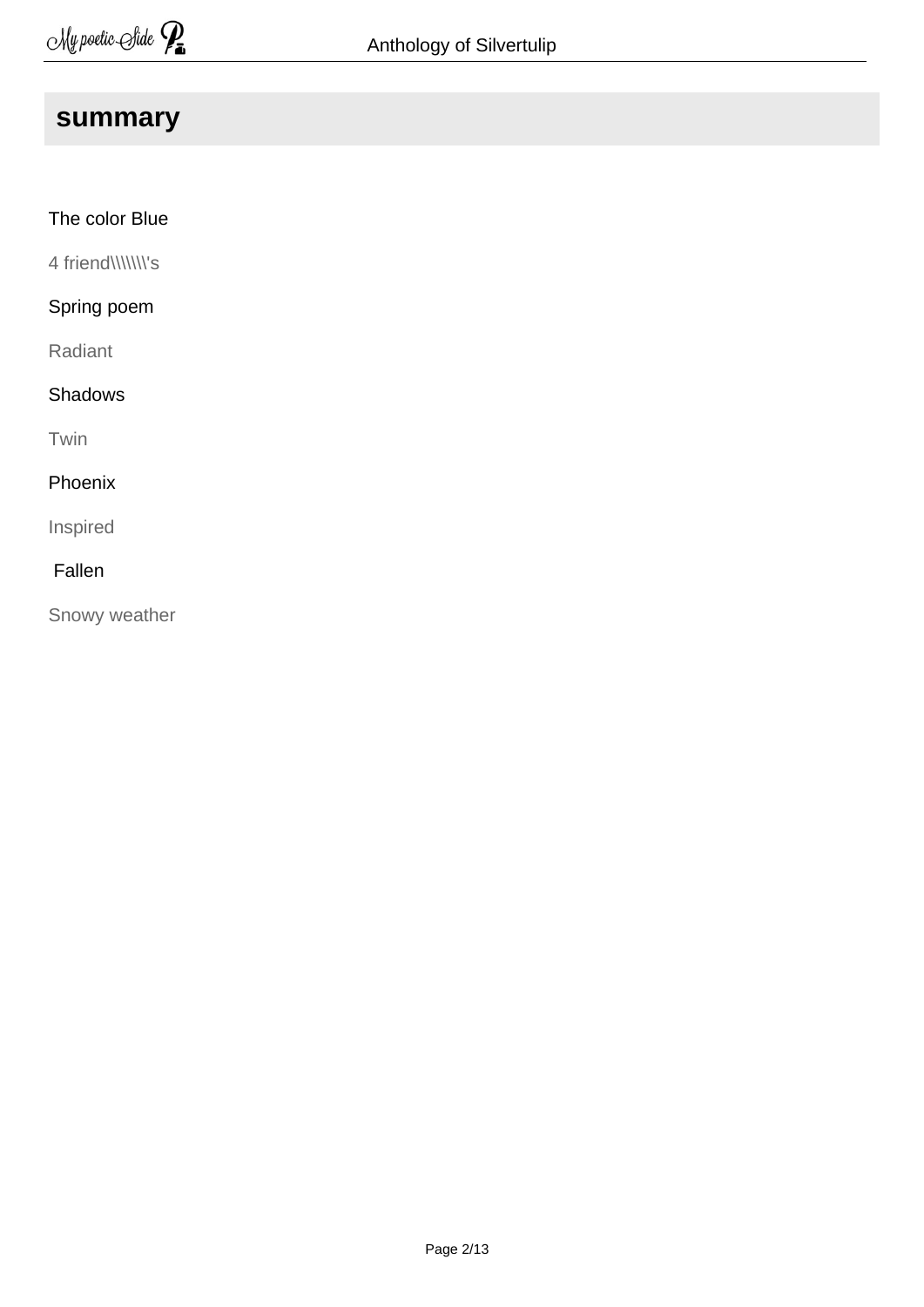## **The color Blue**

The tender rain fell gently upon her. Calming the raging storm inside. Blurring lights and a surging pain. Crystal blue tears washed away. She's now floating on clouds all day. She's soaring thought the sky. On her way to Paradise. Splashing here, crashing there, laughter flying everywhere. Diving down deep she can't see. Breaking free she sighs relief. She is now forever free.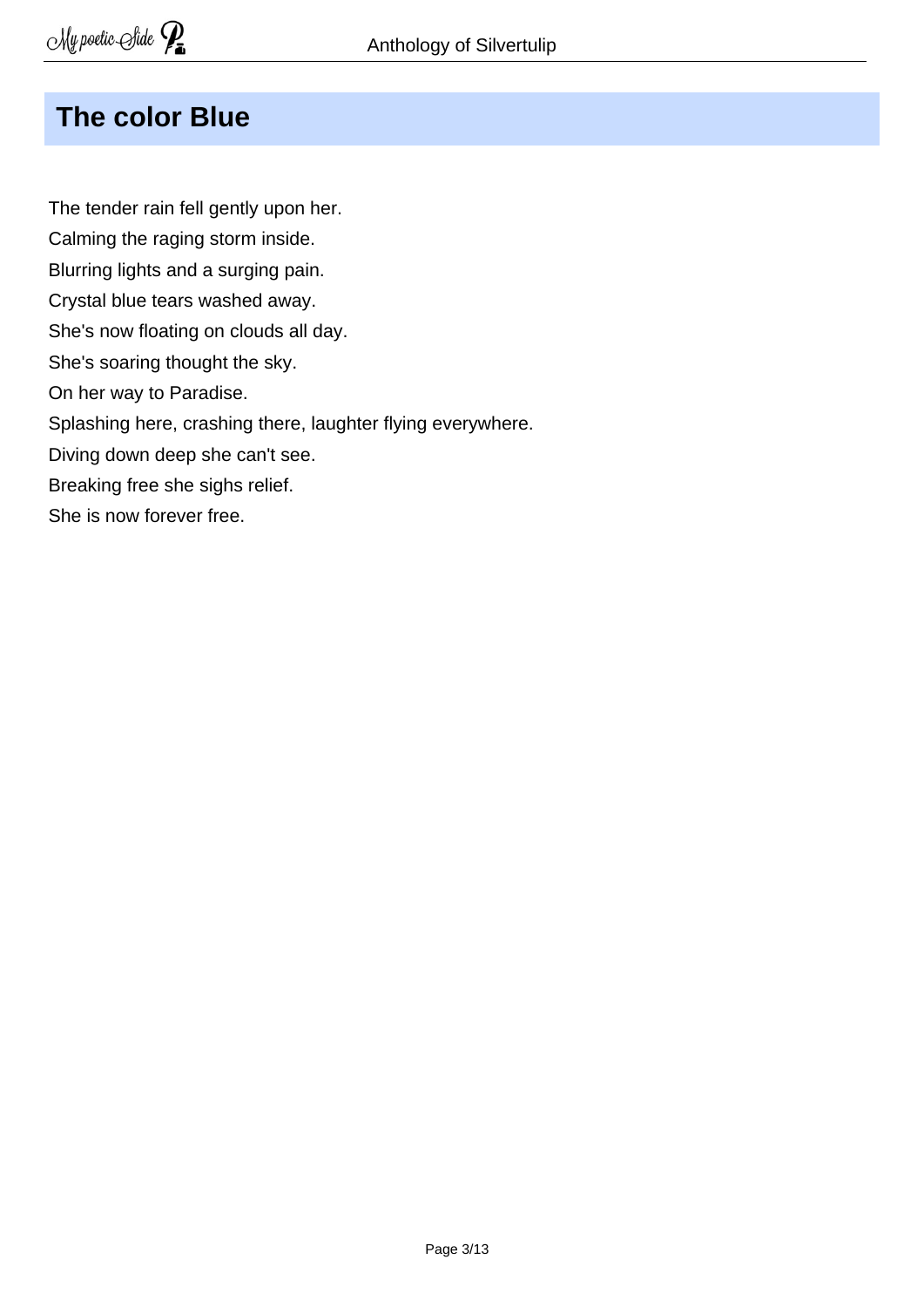# **4 friend\\\\\\\'s**

Magic flows with a wave of a hand. In coursing veins nature reside. Innocent beyond compare. See intelligence and beauty as radiant as a flare. Apart their flickers, together their a flame. Power without meaning, but meaningful all the same.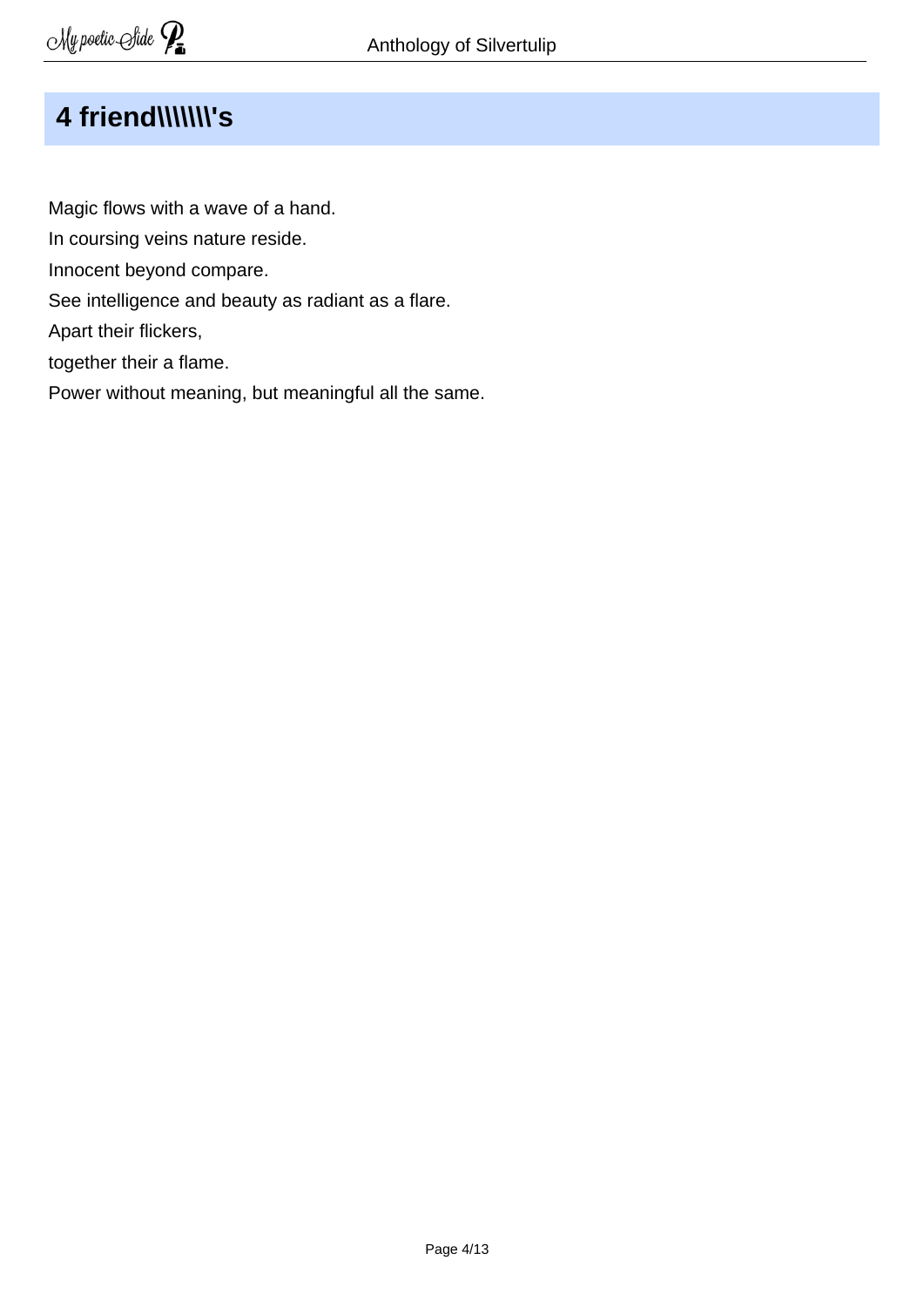# **Spring poem**

Clear blue skies with budding flowers. Stormy weather with crackling laughter. Dreams soaring through the air, babies crying everywhere. Families together, families apart. A love lost, a love found. Celebration or mourning. A new start and an ending.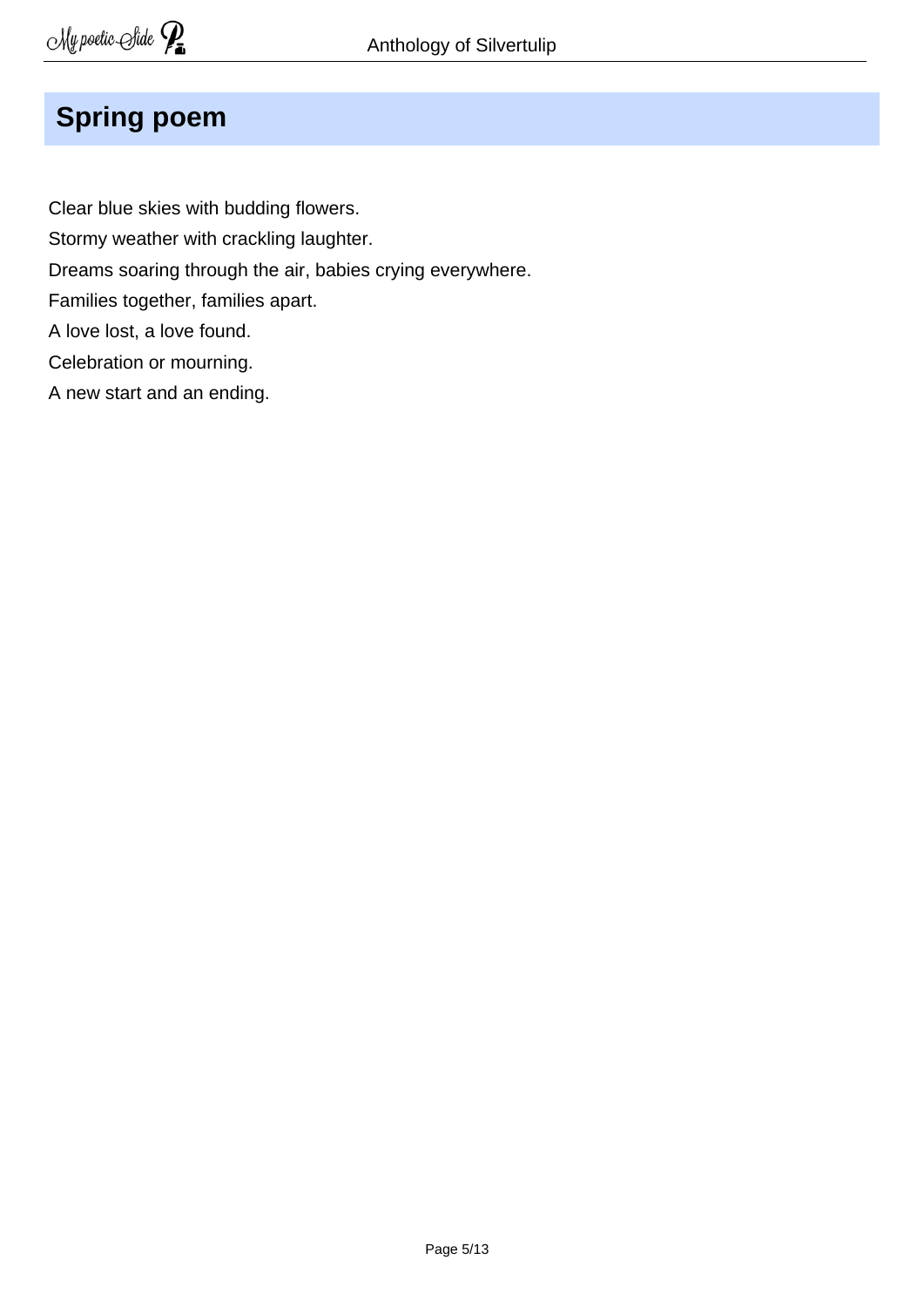## **Radiant**

Passion burning; shooting stars. Crescent fallen smiles; twinkling no more. Aching from the core; impact everlasting.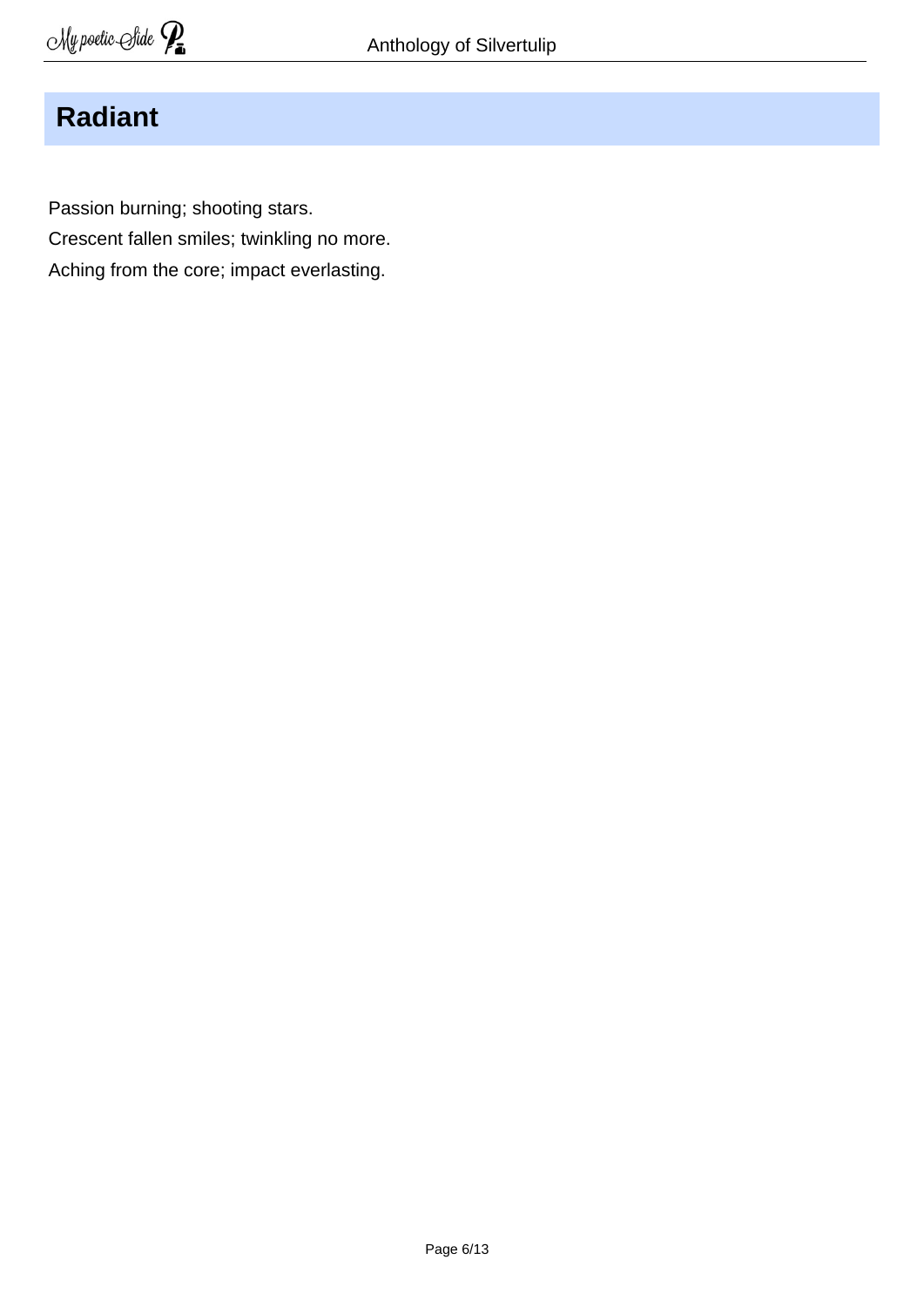#### **Shadows**

I hide in the shadows and watch curiously. I often wonder if other notice me.If they can see through this heavy blanket of darkness to the other side of this dark oblivion and see the girl on the other side.

What do you see? Is it me or just my image. Is the image you gaze upon happy, excited, smiling and laughing with "friends" or is it a sad and broken image of a young girl sitting in a dark corner alone crying and screaming for someone anyone to come, but never does or someone or thing sitting their devoid of any true emotion and posses alot of masks.

I hide among the shadows watching curiously. I am a chameleon pretending all the time and no one ever notice. No one noticed the hollowness in me which I keep so well hidden behind cage after cage and lock after lock and yet still something always manages to seep through to the surfaces for anyone to see and when they do they recognize it not. But every time I worry that they might discover what they truly caught a glimpse of. A glimpse of the darkness that existed within me.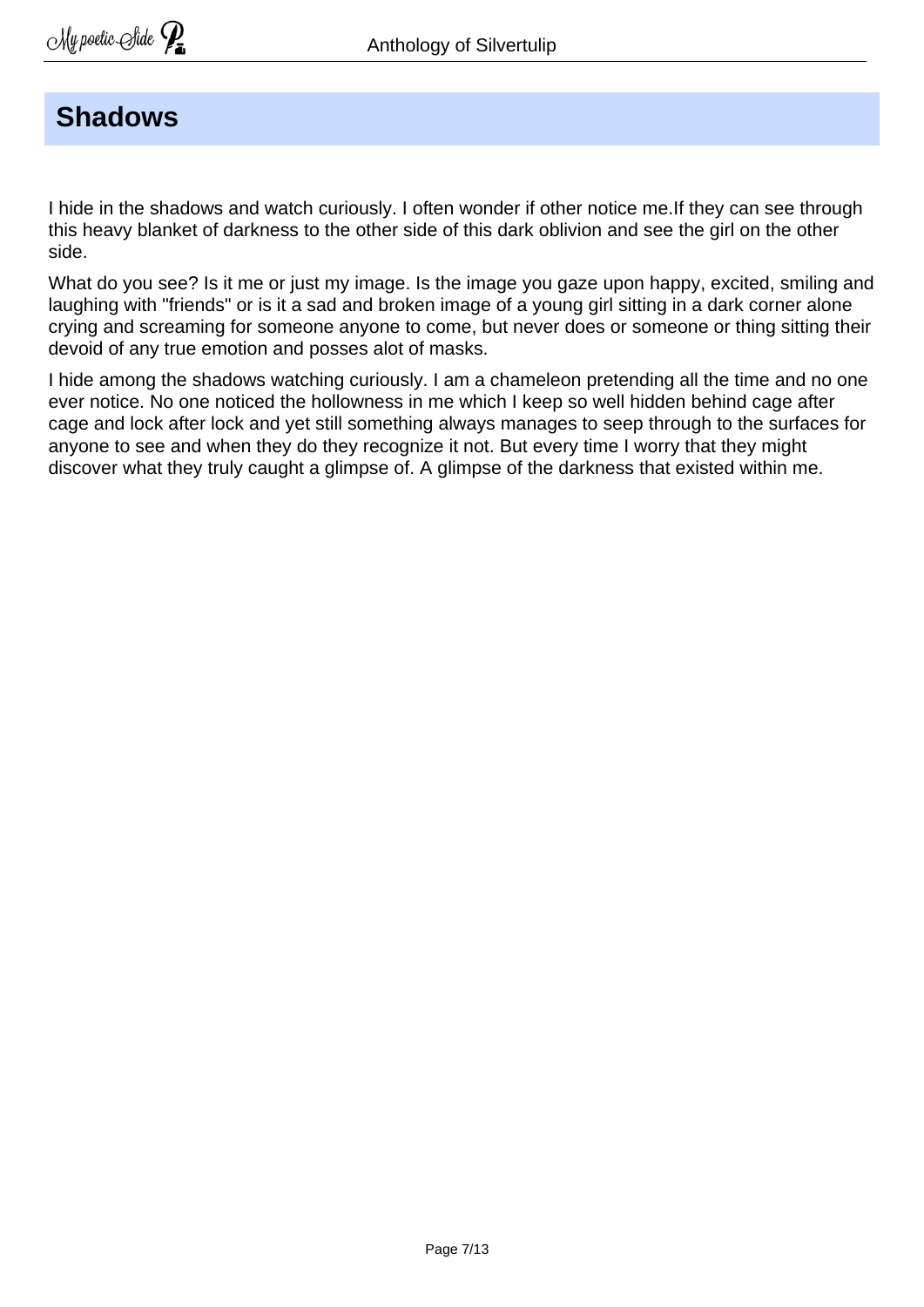## **Twin**

As vibrant as a sun kissed sea; With open arms that greet me. She is the light and I am the darkness.

Together and apart for all eternity. Run and hide as fast as you can; but sooner or later it must all come to an end.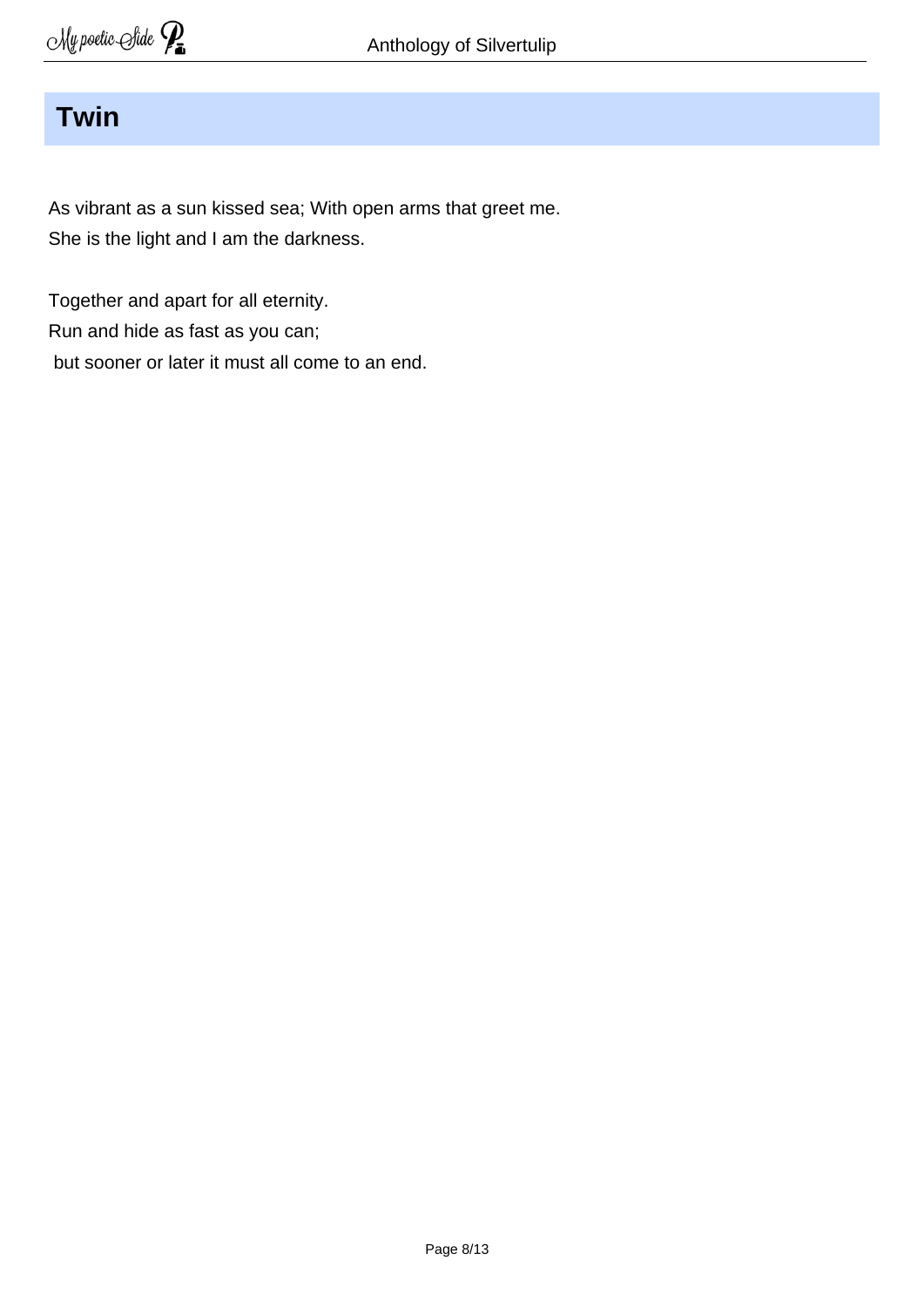## **Phoenix**

Sweet-and-sour like the wind.

Always within reach yet; So far away my sight can't see.

- A love gone wild and A love gone wrong.
- A lost chance and a forgotten song.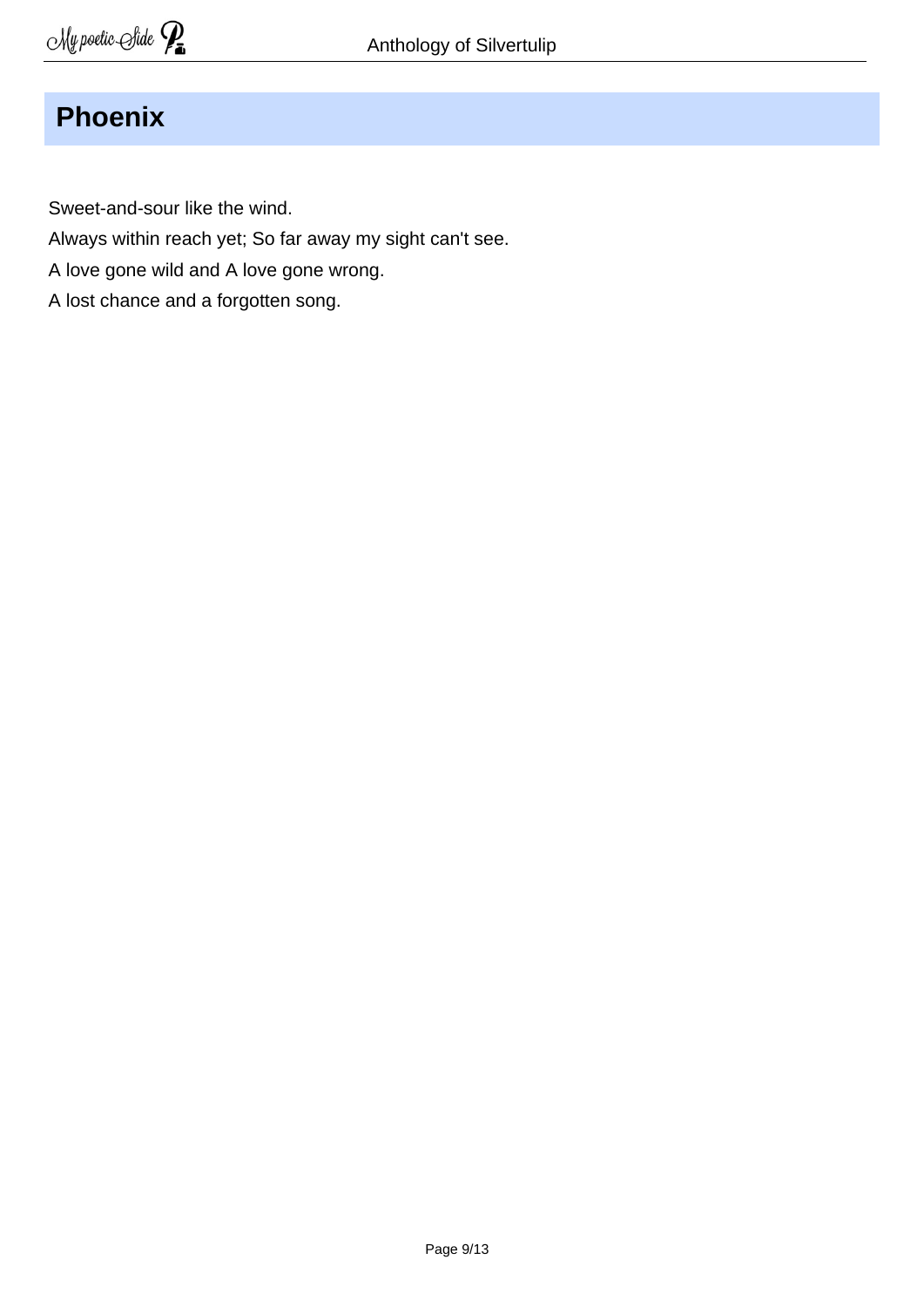#### **Inspired**

**I wake up in the morning to a blasted alarm. I walk through the house, and what do I see. Not a person in sight,and no lights in the room. I can't complain, it's just the way things got to be.**

**Let your happiness wash over me. Let your happiness wash over me. Let your happiness wash over me. Let your happiness rays of light wash over me.**

**I saw Susie on the street, and knew it happened again. Her hair was a mess and clothes weren't neat. Book bag on her shoulder, band on her wrist. She's going to our hideout, to cry herself to sleep**

**Let your happiness wash over me. Let your happiness wash over me. Let your happiness wash over me. Let your happiness rays of light wash over me.**

**If you end up in no mans land, better forget the rules of man. It's me, myself, and I; nothing else matters. The kids don't mess around; the leave you for dead.**

**Next thing you know you're on your way to heaven.**

**Let your happiness wash over me. Let your happiness wash over me. Let your happiness wash over me. Let your happiness rays of light wash over me.**

**Let your happiness wash over me.**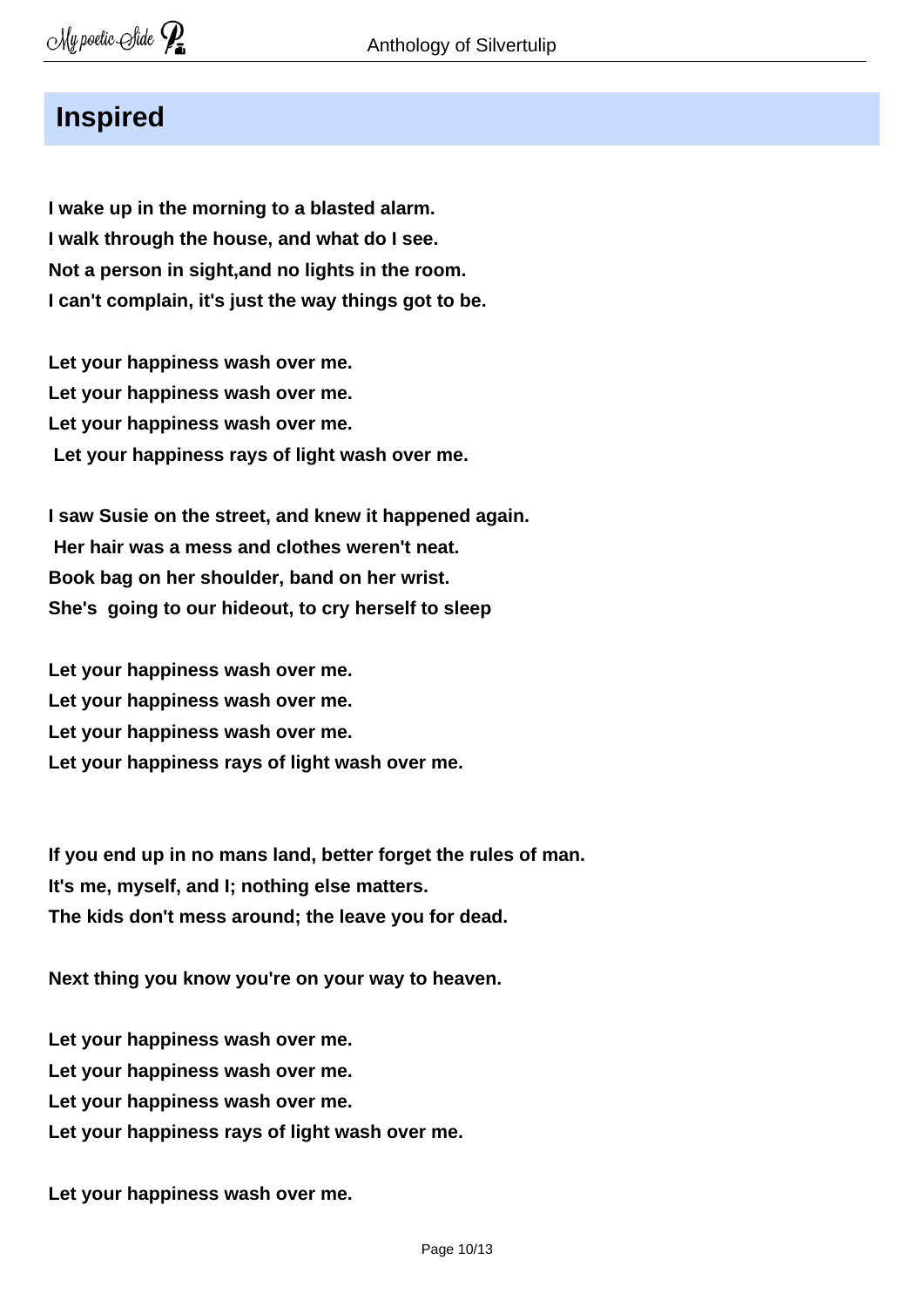**Let your happiness wash over me.**

**Let your happiness wash over me.**

**Let your happiness rays of light wash over me.**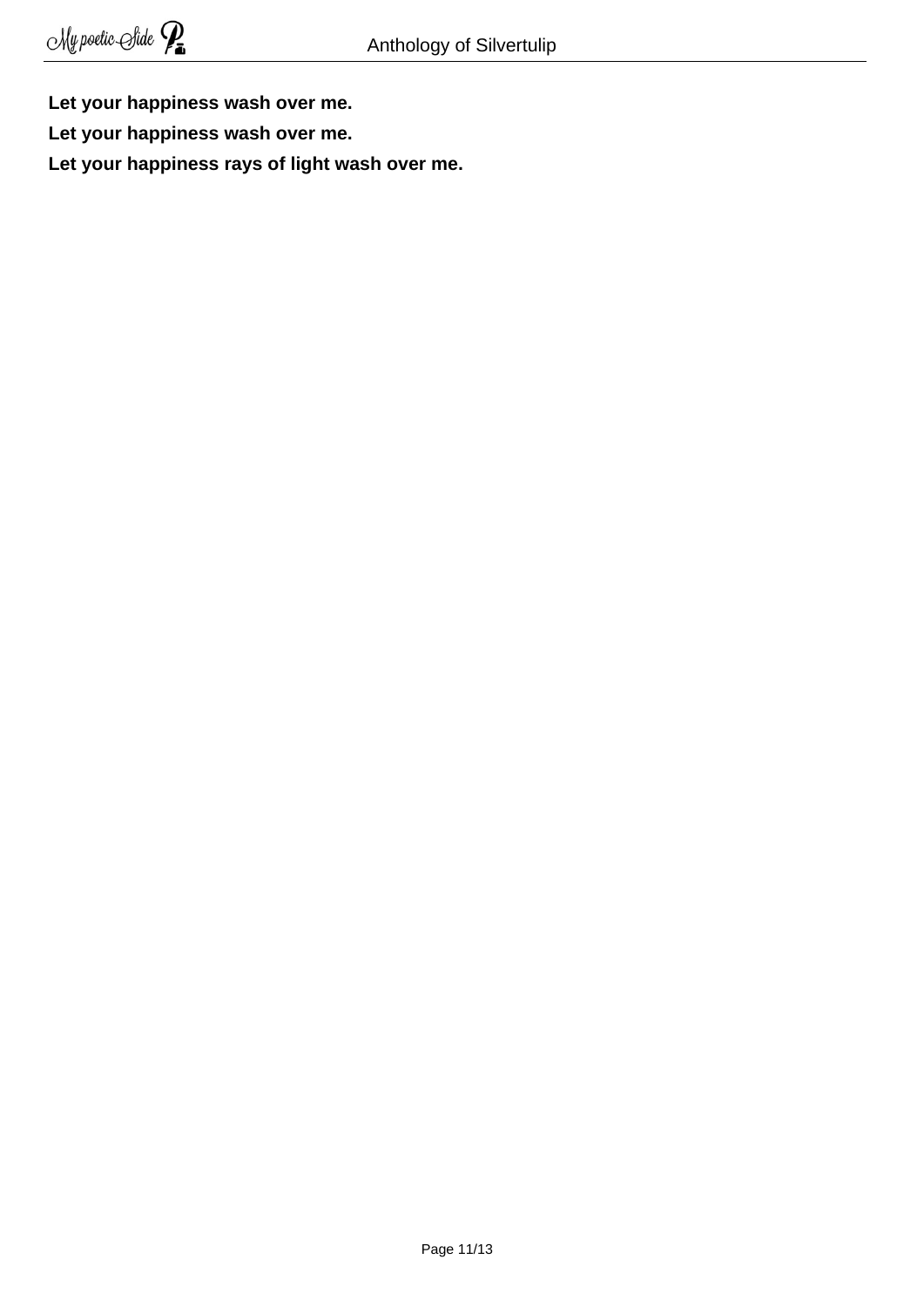## **Fallen**

Through the heaven and the hell I've been right here right here for you As the wind keeps blowing I fight to be right next to you I've got a mind of my own and a heart the keeps breaking For you took and took just to throw me away I don't know if you've recognized the signs But it's getting harder and harder to resist For when my world is crashing down I know you'll vanish from my sight For as long as our hearts keep beating I'm in agony